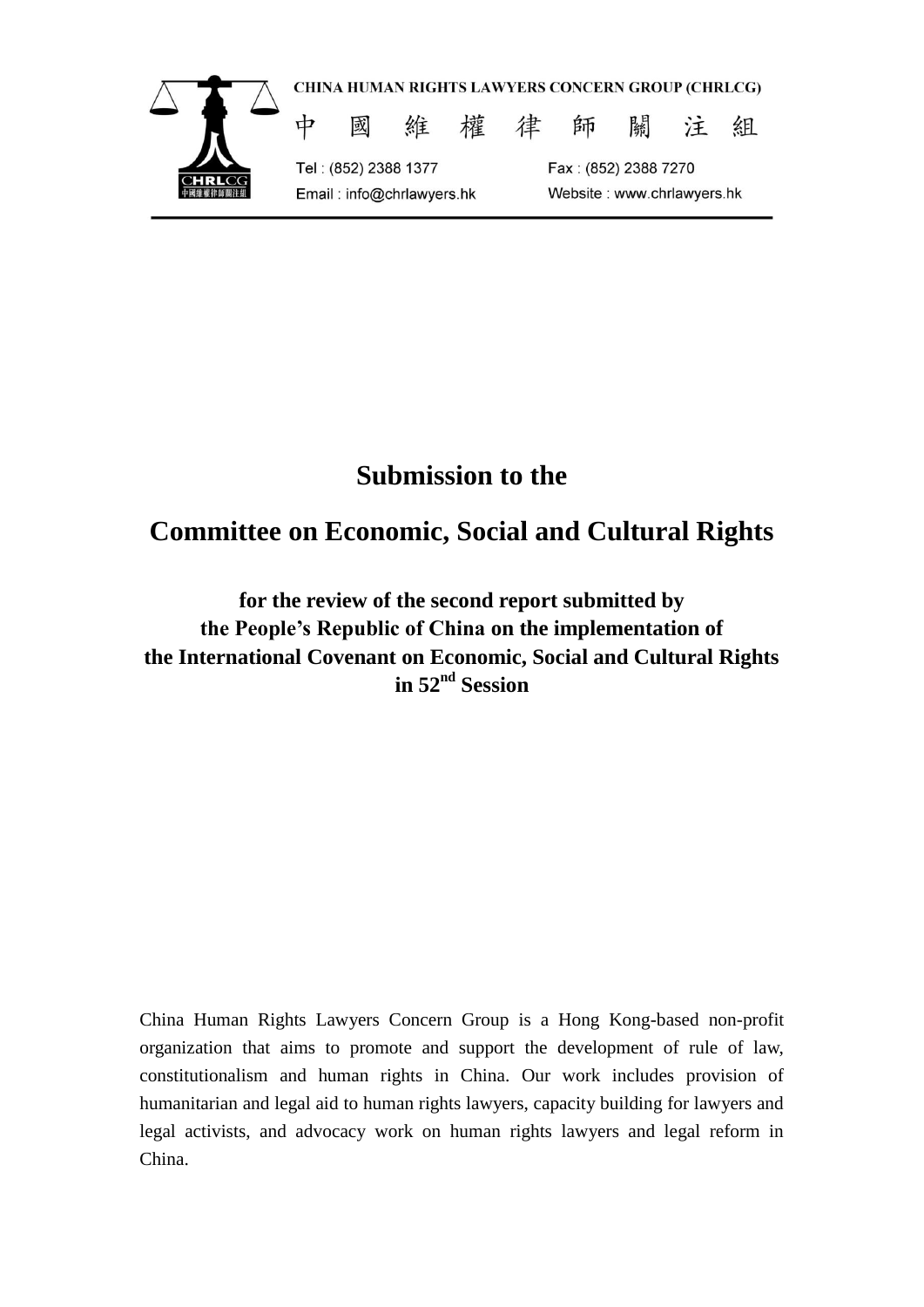# **Table of Contents**

- **1. Executive Summary**
- **2. Introduction**
- **3. Right of human rights lawyers in China to practice freely**
- **4. Physical and mental health of detained human rights lawyers in China**
- **5. Right of Children of human rights defenders in China to education**
- **6. Conclusion**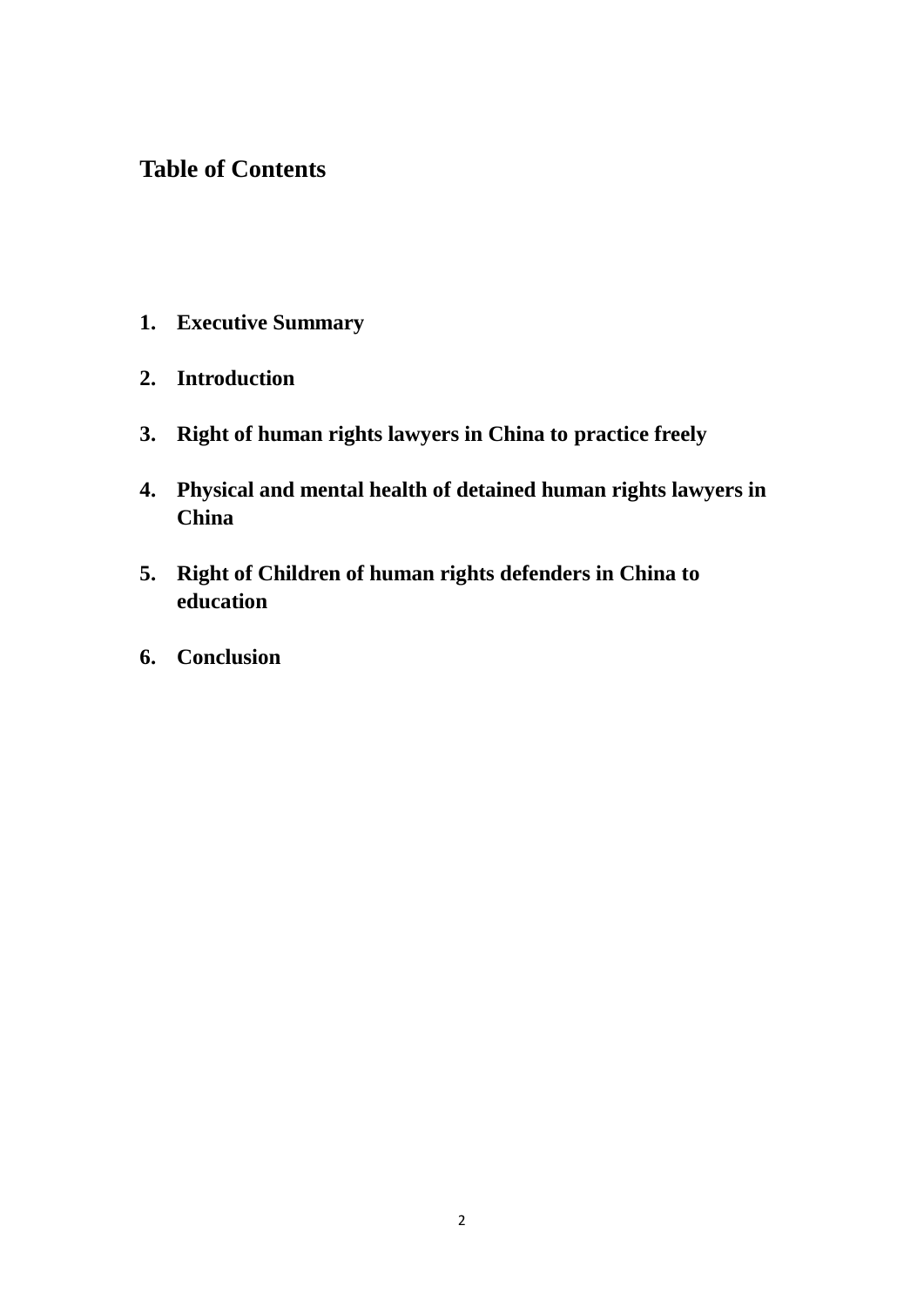#### **1. Executive Summary**

The Chinese lawyers have been facing increasing pressure in handling human rights cases in recent years. Especially in the past two years, a large numbers of lawyers were harassed, physically abused or even detained by representing human rights cases. The recent New Citizen Movement initiated and greatly supported by human rights lawyers is regarded as one of the biggest threats to the regime. Not only the lawyers are facing challenges like legally representing their client; just because of their involvement in this movement, some of them were arrested and till today are not released. Health of the detained lawyers is also another big question. There is **not enough transparency and availability of information about the detained lawyers which is possible that they are suffering from different forms of illegal treatment in the detention center or denied their need for medical treatment**.

Since 2006, **over twenty lawyers had been disbarred, arrested or even jailed for representing and handling human rights cases**. The lawyers association used different excuses and different administrative measures to disbar the lawyers. Besides, several kinds of policies, such as tax law, annual registration system, online cases record platform etc., can be used to control the human rights lawyers' activities. Such rights violations often go unnoticed as they are disguised as administrative measures. These violations are ongoing. Every year at least one lawyer is disbarred due to handling human rights cases. The disbarred lawyers are facing continuous harassment and hardships even after they have lost their licenses. Lawyers often keep quiet about these cases for the fear of losing their licenses.

Besides, some lawyers and human rights defenders live under the fear of the authority's harassment towards their family members, especially children. **Children of human rights lawyers/defenders are often deprived of the right to education as a mean by the authorities to stop the human rights lawyers/defenders' actions**. The children are either put under house arrest, or their school reject their rights to education because the authorities' suppression.

### **2. Introduction**

"Rights-defense lawyers", or commonly called "human rights lawyers", is an ironic term. In many places, lawyers are a group of professionals who defend the rights and interests of their clients. When a lawyer exercises his/her duties, s/he is supposed to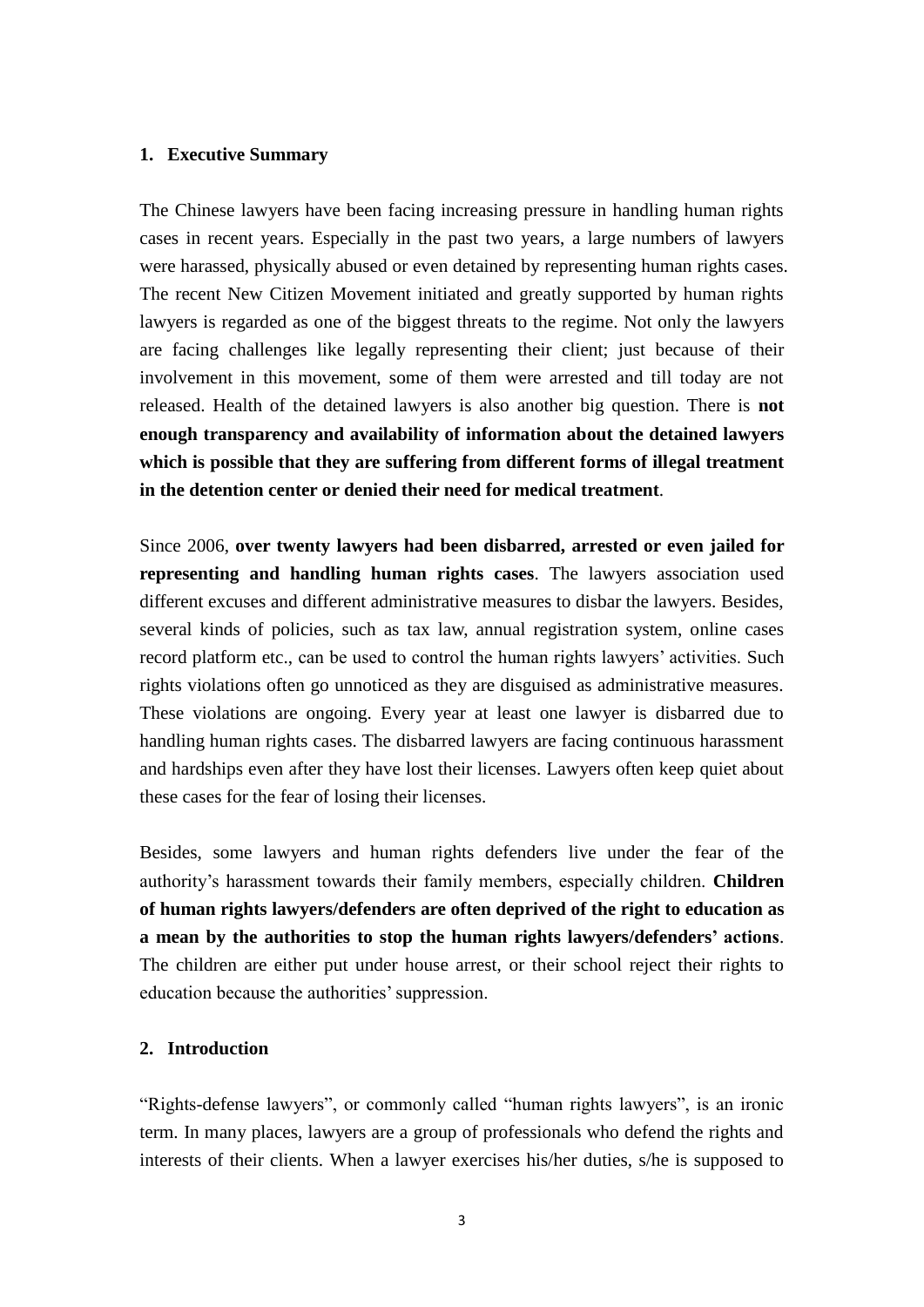defend someone's rights. S/he is a rights defender. Yet, in China, when lawyers defend the rights of their clients, they need to defend their own rights in the first place, because the lawyers themselves could become the victims of government suppression. When they handle politically sensitive cases or the cases threatening the interests of officials in both local and national levels, they are brutally stopped to be rights defenders. They rather need someone to defend their rights. Human rights lawyer is a title not only describes how a group of lawyers in China bravely exercises their mandate and duties to defend their clients' fundamental rights and interests, but also states a fact how the lawyers' own rights are deprived of.

#### **3. Right of human rights lawyers in China to practice freely**

Since 2008, the Ministry of Justice has released three sets of "Measures on Annual Inspection and Annual Assessment"<sup>1</sup> and they are updated annually, setting out more restrictions on lawyers' practice. The authority set out the "Measures on Annual Inspection and Annual Assessment" on the pretext of the "Standardization of law firm practice and Supervision on management activities" as a way to suppress human rights lawyers who take up sensitive cases.

The Chinese Government sets a hurdle in **annual renewal of lawyers' licenses as a way to stop the lawyers to defend their clients** and to warn other lawyers to depart themselves from human rights cases. Failure in renewal of lawyers' licenses makes the lawyers unable to continue representing their clients. Some of them have been unable to succeed in renewing their lawyers' licenses for several years. Failure in renewal of licenses does not only happen to individual human rights lawyers, but also to their law firms. The livings of the lawyers and their families are devastated.

Also, under the current system, lawyers and law firms have to pay a compulsory annual membership fee to their respective local bar associations;<sup>2</sup> and failing to re-register the licenses implies that lawyers lose their means of living. Such arbitrary infringement of property ownership and access to economic means are in violation of Article 1 and Article 6 of the International Covenant on Economic, Social and Cultural Rights.<sup>3</sup>

-

<sup>&</sup>lt;sup>1</sup> From the "Measures for Managing Law Firms" (Ministry of Justice Order No. 111) and the "Measures for Managing Lawyers' Practice" (Ministry of Justice Order No. 112) promulgated in July 2008, to the "Measures for Managing Lawyers' and Law Firms' License" (Ministry of Justice Order No. 119) in September 2009, through to the newly promulgated "Measures on Annual Inspection and Annual Assessment of Law Firms" (Ministry of Justice Order No. 121) in this April.

<sup>&</sup>lt;sup>2</sup> Take Beijing, for example, according to "Measures for the Management of Beijing Lawyers' Association Membership Fee" and "Notice on the 2012 Annual Assessment of Lawyers' Practice by the Beijing Lawyers' Association", in 2012, the annual fee was 2,000 RMB for the former and 5,000 RMB to 10,000 RMB for the latter.

 $3 \text{ In } 2009$ , a group of about 10 lawyers made three submissions to the government, accusing against the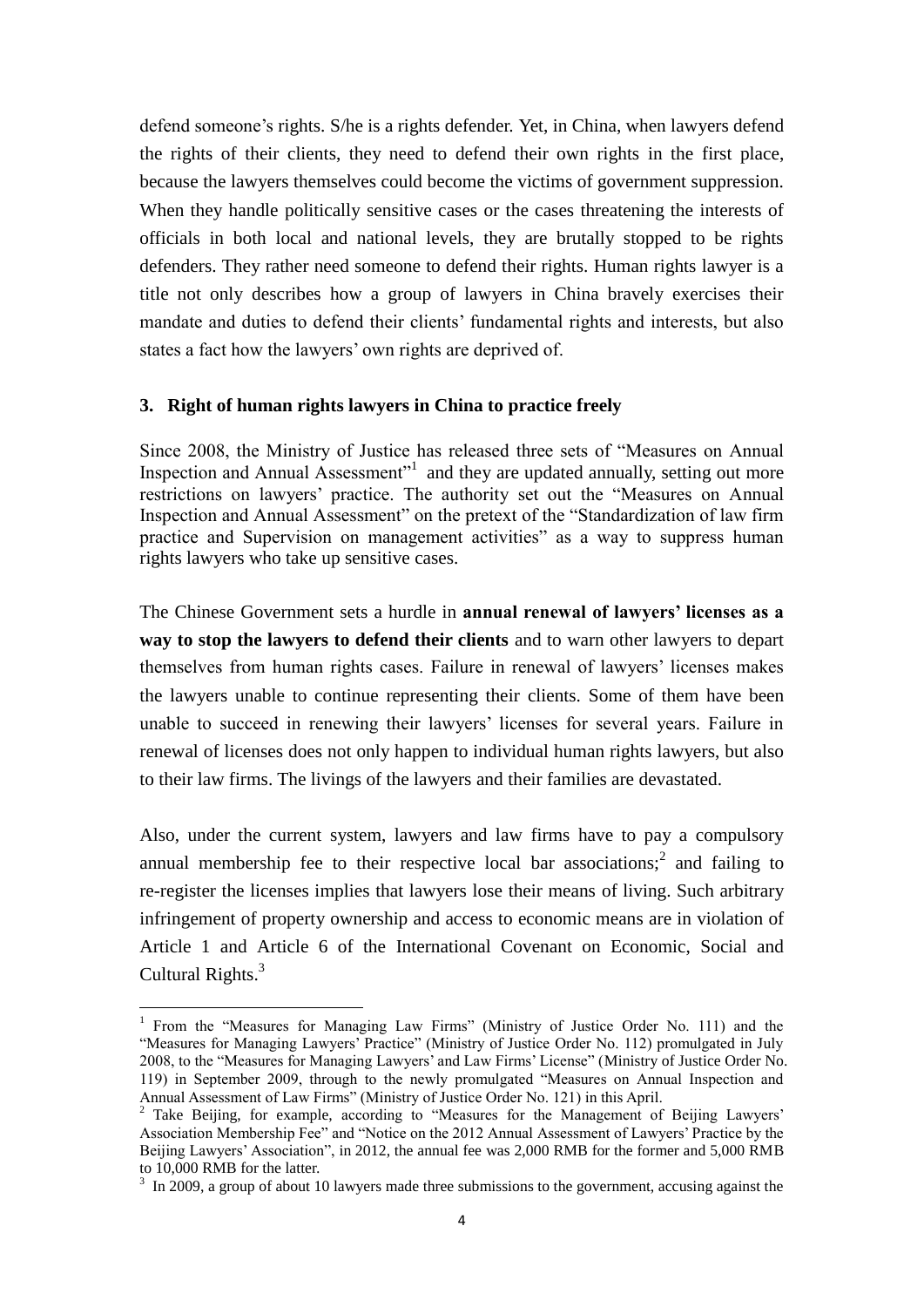Chen Wuquan is a lawyer in Guangzhou. His license was snatched by police in April 2012 for representing Chen Kegui, nephew of barefoot lawyer Chen Guangcheng. In May 2012, Chen was notified that his annual registration was on hold because the Guangzhou Lawyers Association has received a complaint about an article he had written earlier in that year, which recorded the unlawful practices in a trial he participated. Chen was later dismissed by his law firm.

Chen Wuquan communicated with Guangzhou Lawyers Association and Guangzhou Ministry of Justice. Both had promised to review his annual registration, however, to date, there has been no update on Chen Wuquan's annual registration.

Wang Cheng is a lawyer in Hangzhou. In 2011, he sued the Jiangxi government for vote-rigging in the local election of deputies of National People's Congress on behalf of Li Sihua, an independent candidate to the said election.

After his contract ended in September 2011, Wang Cheng transferred to Zehou Law Firm in Zhejiang in February 2012. However, he could not sign the contract with the law firm because the Lawyers Association did not handle transfer requests from February to May. Wang Cheng asked the law firm he previously worked in to apply for a postponement of annual registration for him in 2012 so that he could finish the transferal procedures.

The law firm he previously worked in did not apply for a postponement of annual registration for Wang Cheng because it received order from the Ministry of Justice to not apply for him. Zehou Law Firm, the new law firm that Wang Cheng was supposed to transfer to, also received order from the Ministry of Justice that it could not sign a contract with Wang Cheng.

In April 2012, Wang Cheng was notified that his license was revoked for 'not transferring to a new law firm within six months'. Officials from Hangzhou informed Wang Cheng that his case would not be reviewed until 'his problem is resolved'.

### **Comments**

-

In most human rights cases, not only lawyers do not have the right to defend their clients freely, they are also having a high possibility to encounter different kinds of

Beijing Justice Bureau for "extorting management fees, registration fees and membership fees charged to lawyers"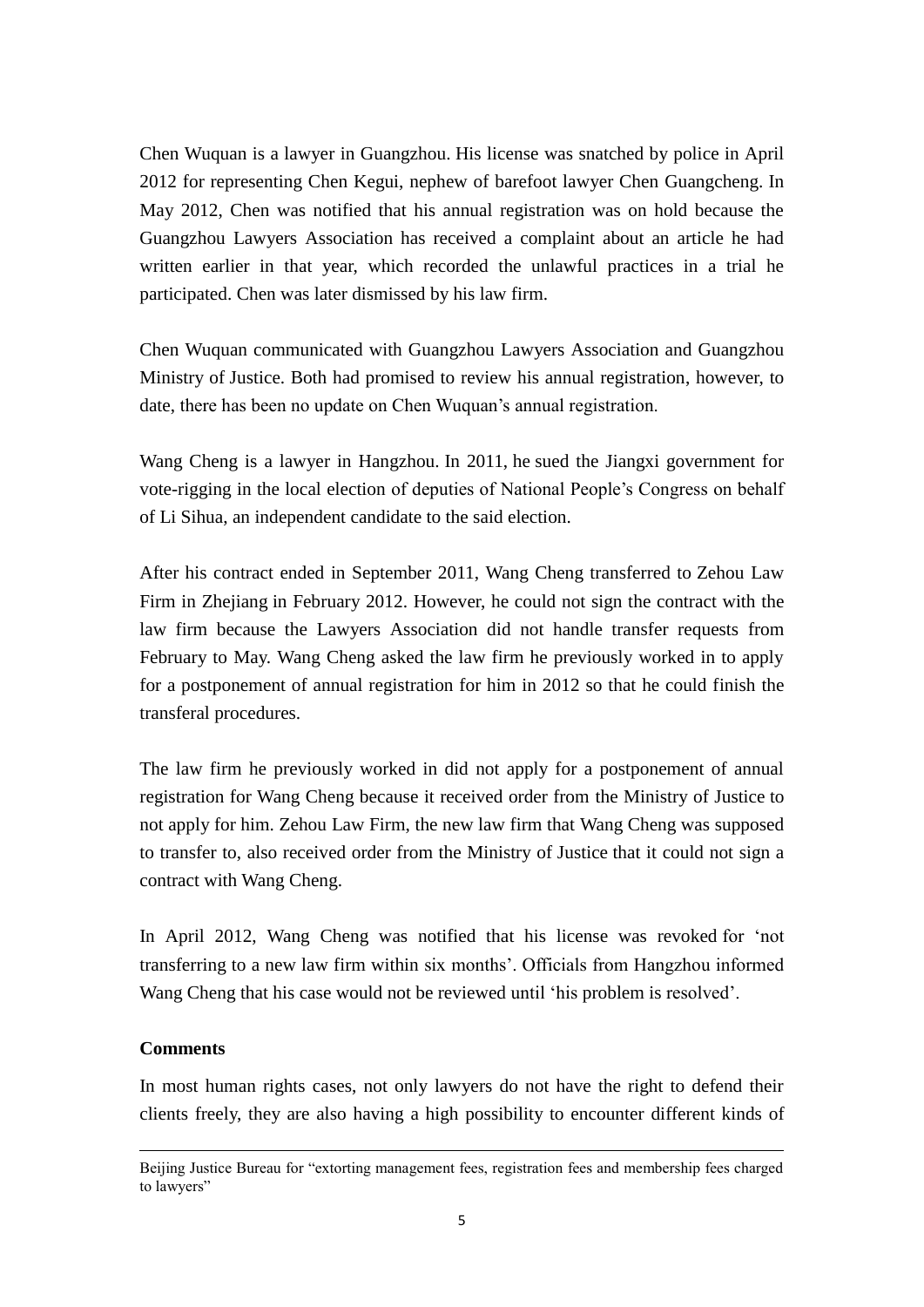direct suppressions from the government themselves.

# **Recommendation**

-

To ensure lawyers can practice their rights freely without pressure from any parties.

# **4. Physical and mental health of detained human rights lawyers in China**

Article 12 of ICESCR stipulates that 'The State Parties to the present Covenant recognize the rights of everyone to the enjoyment of the highest attainable standard of physical and mental health."

There are reports showing that the state party actively obstructs citizens from attaining highest standard of physical and mental health because they exercise their civil and political rights. Some lawyers who take up human rights cases in China, among other human rights defenders, are subjected to various forms of physical and mental threats. During detention, human rights lawyers were denied access to medical treatment.

Legal activist Ni Yulan was sentenced to two years and eight months of imprisonment for "picking quarrels, provoking trouble and willfully destroying private and public property" and "committing fraud" in April 2012.

In the meeting with her lawyers in July 2012, Ni expressed that she was not given proper medical care for her keel fracture caused by the torture she suffered during her previous detention. She was also diagnosed with a thyroid tumor on the left side of her neck. The prison does not have adequate medical facilities. The catering and medical standards were poor in prison. Ni was heavily underweight.<sup>4</sup>

It is also reported that human rights lawyers were subjected to constant surveillance and threats, causing great distress.<sup>5</sup> Lawyers have been subjected to abduction, isolation from the outside world, house arrest, strict surveillance and even torture.

Rights lawyer **Gao Zhisheng** was sent to prison for 3 years after being accused of violating probation requirements in December 2011. He was only first allowed to meet his family on 28 March 2012. During 2007 to 2011, he was reported missing several times. It was reported that he was tortured during his disappearance. He even

 $4$  Demand to release Ni Yulan,  $13<sup>th</sup>$  December, 2013, China Human Rights Lawyers Concern Group

<sup>&</sup>lt;sup>5</sup> List of Chinese Human Rights Lawyers being disappeared, imprisoned, criminally detained, or under house arrest and residential surveillance, 11<sup>th</sup> July ,2011, Chin Human Rights Lawyers Concern Group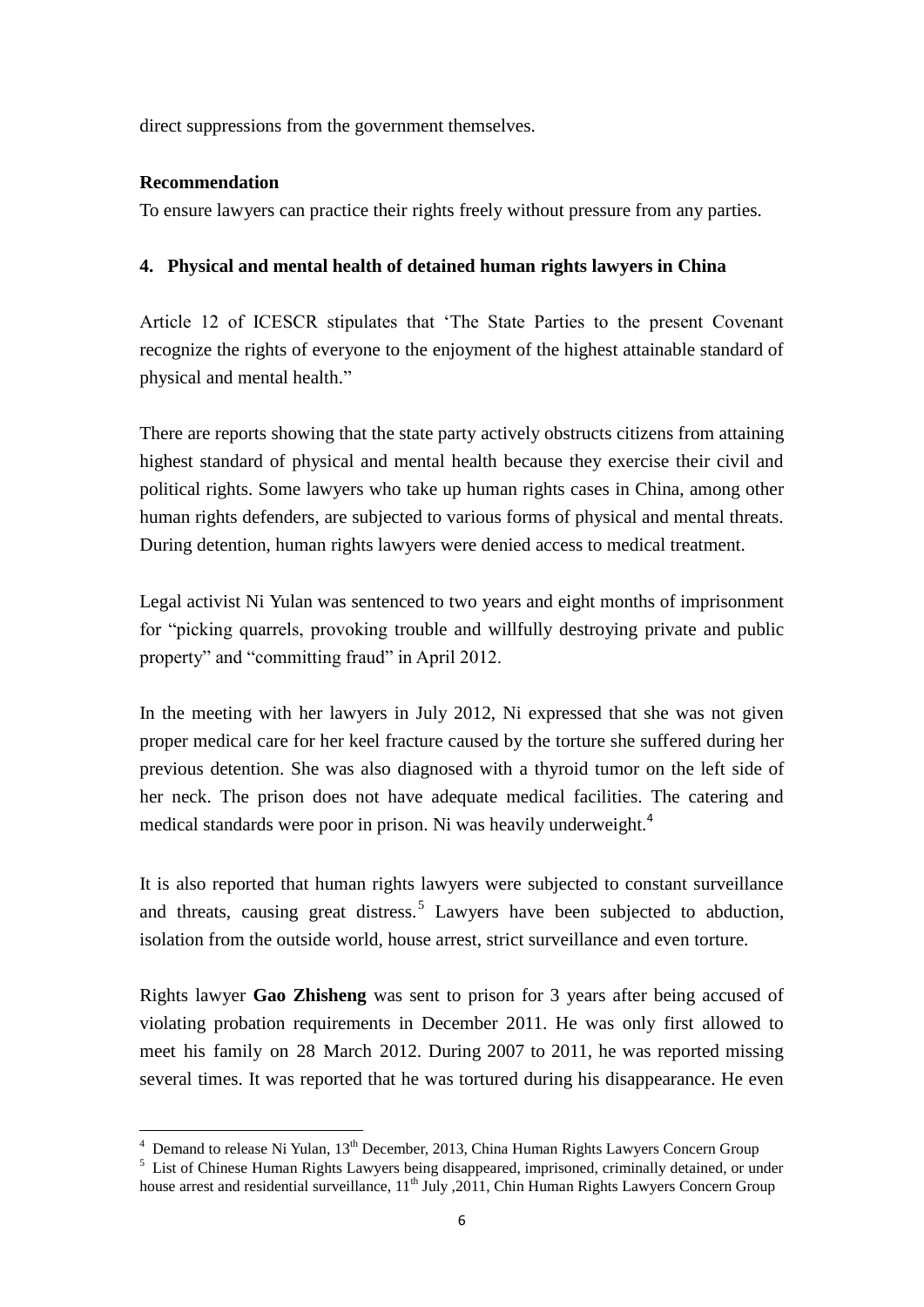needed approval of the Central Government for taking care of basic hygienic needs.<sup>6</sup>

# **Comments**

In the Judicial Reform in China White Paper released in 2012, "medical care for prison inmates will be socialized, so as to ensure that an inmate gets timely treatment in case of illness."<sup>7</sup> However, Ni was not given timely treatment for her illness.

# **Recommendation**

To implement its policy underpinned in the White Paper by making sure that timely treatment is given to prisoners with accordance to their medical needs.

To provide information about protocols and standards of medical care facilities and services in prisons at different level

To statistics of numbers of unnatural death in detention centers and prisons across China and reasons for these deaths

# **5. Right of Children of human rights defenders in China to education**

The right to education for the children of human rights activists has been continuously deprived. CHRLCG constantly receive reports about children of human rights lawyers being denied access to education or face discrimination in school due to government interference. The Chinese government failed to recognize the right to education, as stated in Article 13 (1) of the Covenant.

The son and daughter of Guo Feixiong, a legal rights activist in Guangdong province, were not allowed to school after their father was being sentenced to imprisonment in 2007.

Gao Gege, the daughter of human rights lawyer Gao Zhisheng, has not been allowed to school since September 2008, after she had been maliciously isolated in school by her teachers for years. She and her brother were under police surveillance and were not permitted to talk to other students, and as a result, became rather withdrawn.

Chen Kesi, the daughter of legal activist Chen Guangcheng, was escorted to school by four to five state security officials every day, and was not able to communicate with

-

<sup>6</sup> Human Rights Lawyer Gao Zhisheng allowed to meet family for the first time in two years, life safety still a major concern, 29<sup>th</sup> March, 2012, China Human Rights Lawyers Concern Group

<sup>7</sup> Judicial Reform in China, Information Office of the State Council,

http://www.china-embassy.org/eng/zt/bps/t978034.htm